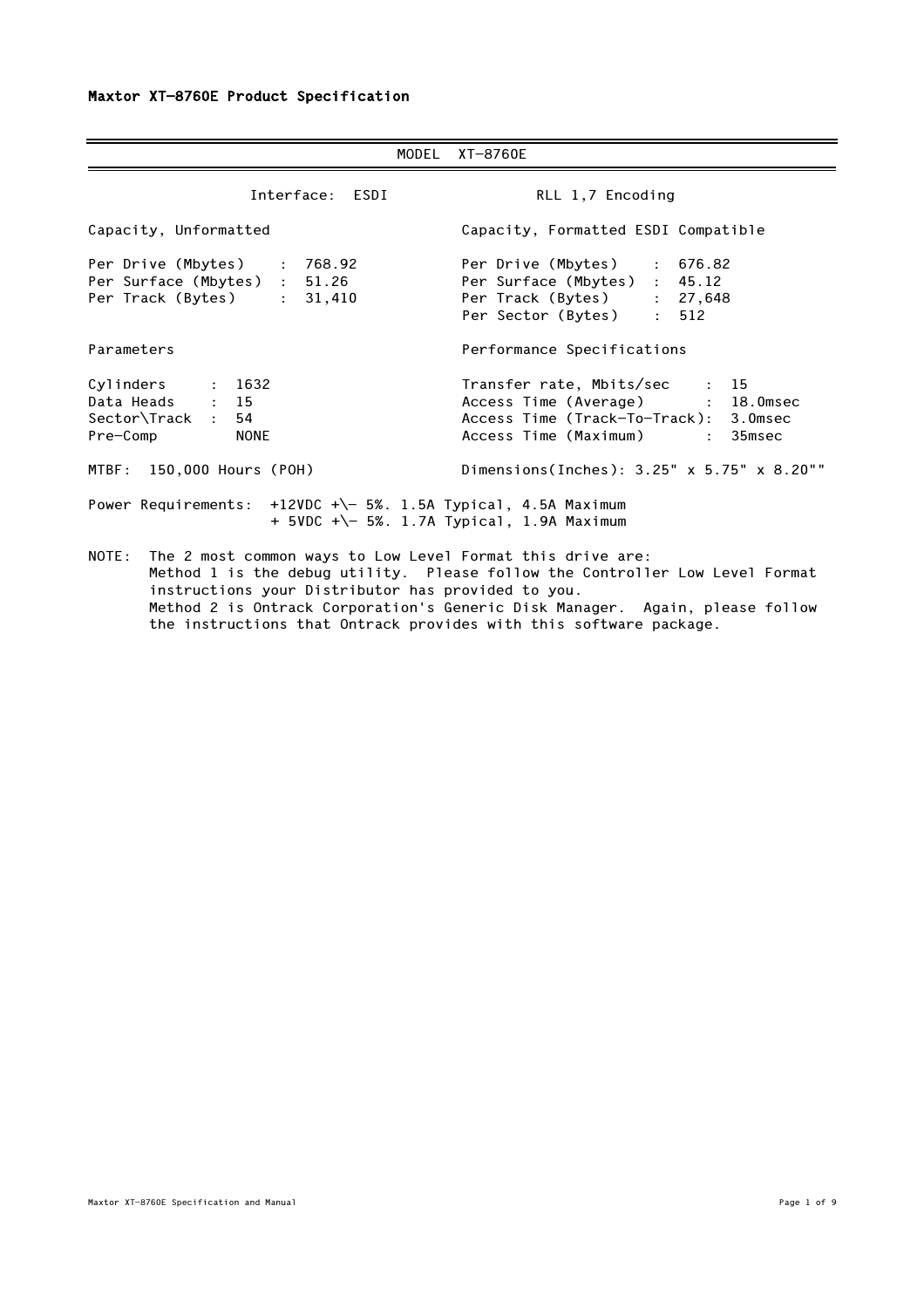# Maxtor XT-8760E Product Manual PCB Part Number 1014520

# PCB Identification

 The PCB part number can be found on a label attached to the J3 DC power input connector or on the drive serial number label.



PCB Part Number 1014520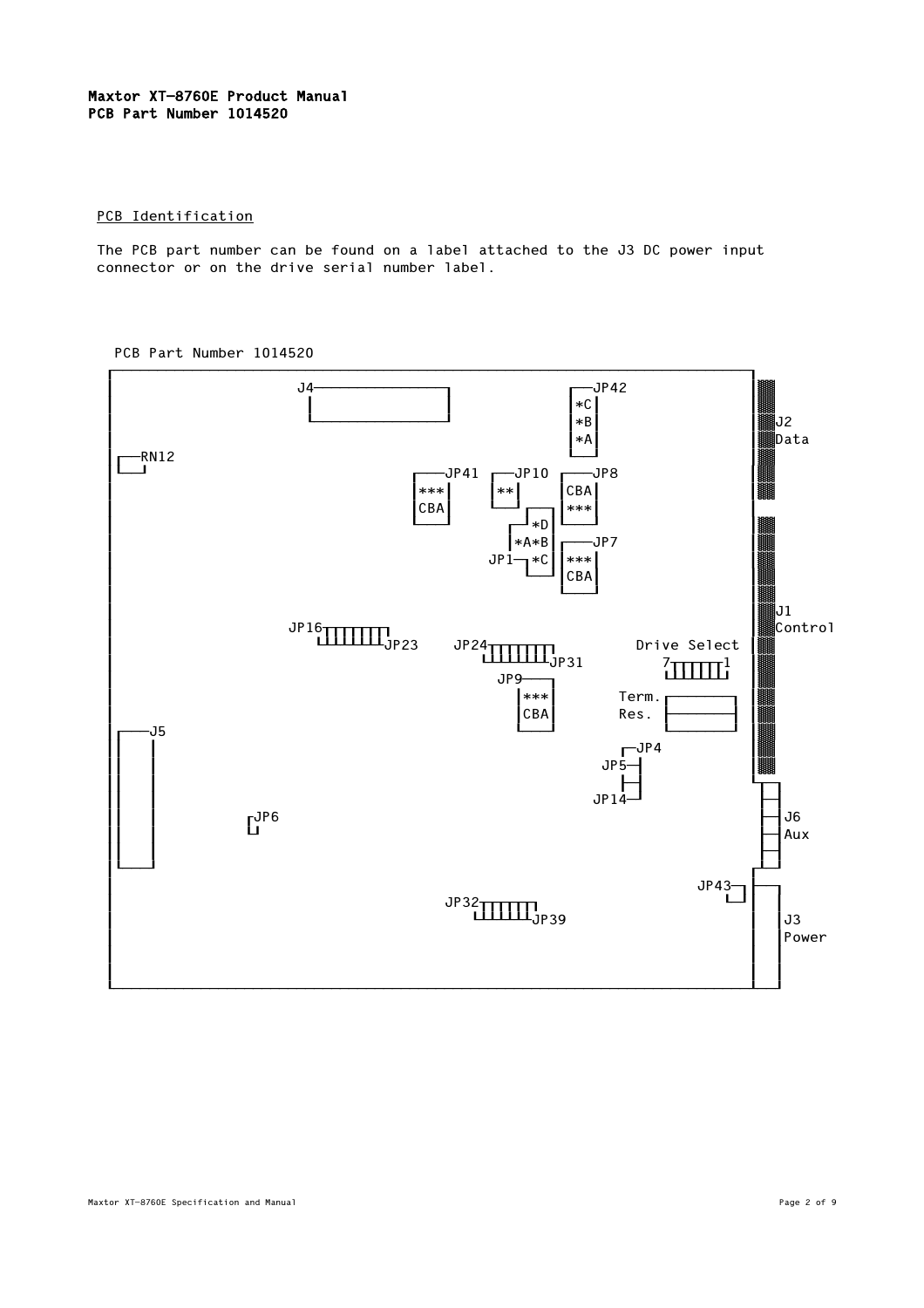# Jumper setting

|  | $(IN) = Jumber$ installed by default |  |  |
|--|--------------------------------------|--|--|
|  | $(OUT) = Jumber$ removed by default  |  |  |

Drive Address Selection Jumper

| Drive Select<br>Number  | Jumper<br>Installed |
|-------------------------|---------------------|
| (IN)<br>1               | DS1                 |
| 2 (OUT)                 | DS <sub>2</sub>     |
| 3 <sup>7</sup><br>(0UT) | DS3                 |
| 4 (OUT)                 | DS4                 |
| 5 (OUT)                 | DS5                 |
| 6 (OUT)                 | DS6                 |
| 7 (OUT)                 | DS7                 |

 In multidrive configurations, it is necessary to configure each drive with a unique address. A maximum of seven drives is permitted per host controller. The address for the drive is determined by installing the jumper plug in the appropriate jumper location.

Removing the jumper entirely is equivalent to "no select".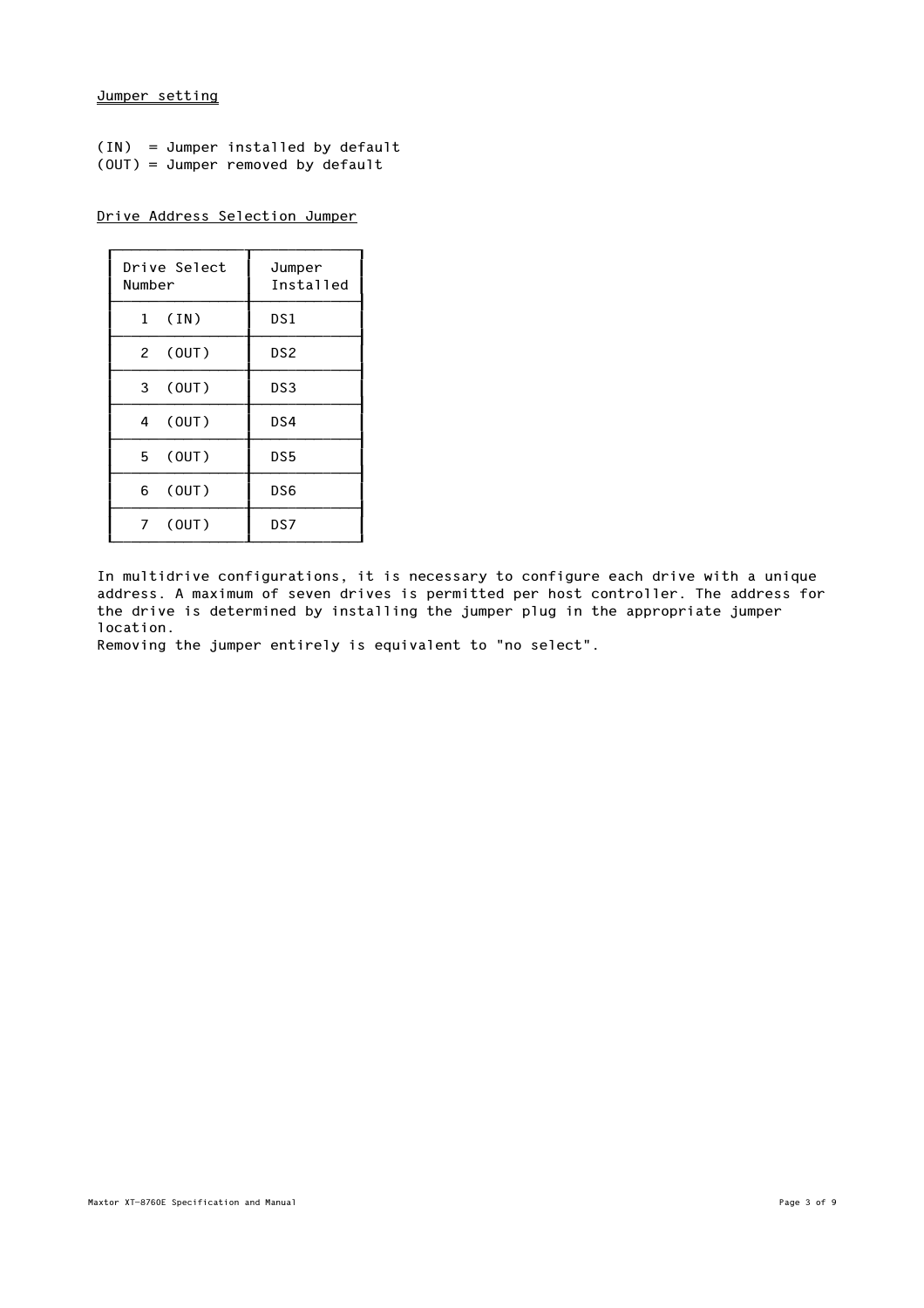# Jumper Selections PCB Part Number 1014520

| Jumper      | Type        | Description                                       |
|-------------|-------------|---------------------------------------------------|
| $JP1$ $B-C$ | F           | Encoded Write Data                                |
| JP4 (OUT)   | F           | $0$ ut = 1,7 Encoding                             |
| $JPS$ (IN)  | F           | In = 15 Mbit/sec Transfer Rate (Hard Wire)        |
| JP6 (IN)    | C           | In = Motor Remote Spinup Option Disabled          |
|             |             | OUT = Motor Remote Spinup Option Enabled          |
| $DS1 - DS7$ | C           | Drive Select                                      |
| $JPZ_B-C$   | C           | Read Gate Delay Option                            |
| JP8 (OUT)   | $\mathsf C$ | Read Gate Delay Option                            |
| $JP9$ A-B   | $\mathsf C$ | INDEX Width Selection, $AB = 2.8$ sec. BC = 70 s. |
| JP10 (IN)   | F           | Write Current Select (Hard Wired)                 |
| JP14 (OUT)  | $\mathsf C$ | $In = Write$ Protect                              |
| JP16-JP29   | C           | Hard Sector Size                                  |
| JP30 (IN)   | C.          | Out = Disable ESDI Programmable Sector Size       |
|             |             | (Hard Sector Mode Only)                           |
|             |             | IN = Enable ESDI Programmable Sector Size         |
|             |             | (Hard Sector Mode Only)                           |
| JP31 (OUT)  | C           | $In = Soft Sector Mode$                           |
|             |             | $Out = Hard Sector Mode$                          |
| JP32-JP35   | F           | Drive Model Selection                             |
| JP36 (OUT)  | F           | Reserved                                          |
| JP37        | F           | Bytes per PLO Sync Field                          |
| JP38 (OUT)  | F           | Reserved                                          |
| JP39        | F           | Bytes per PLO Sync Field                          |
| JP41 (OUT)  | $\mathsf F$ | Test Pins (Differential Data Read Signals)        |
| $JP42 B-C$  | $\mathsf F$ | Write Enable Select                               |
| JP43 (IN)   | F           | Test Out Disables Onboard ROM                     |

 $C =$  Customer Configurable,  $F =$  Factory Select

# JP37/39 Bytes per PLO Sync Field

| JP39       | <b>JP37</b> | Bytes per PLO Sync Field |
|------------|-------------|--------------------------|
| <b>OUT</b> | <b>OUT</b>  | 14                       |
| <b>OUT</b> | ΙN          | 24                       |
| ΙN         | <b>OUT</b>  | 14                       |
| ΙN         | ΙN          | $12*$                    |

 \* This value applies only to drives with firmware revision level M2.2 or higher, otherwise this value is undefined.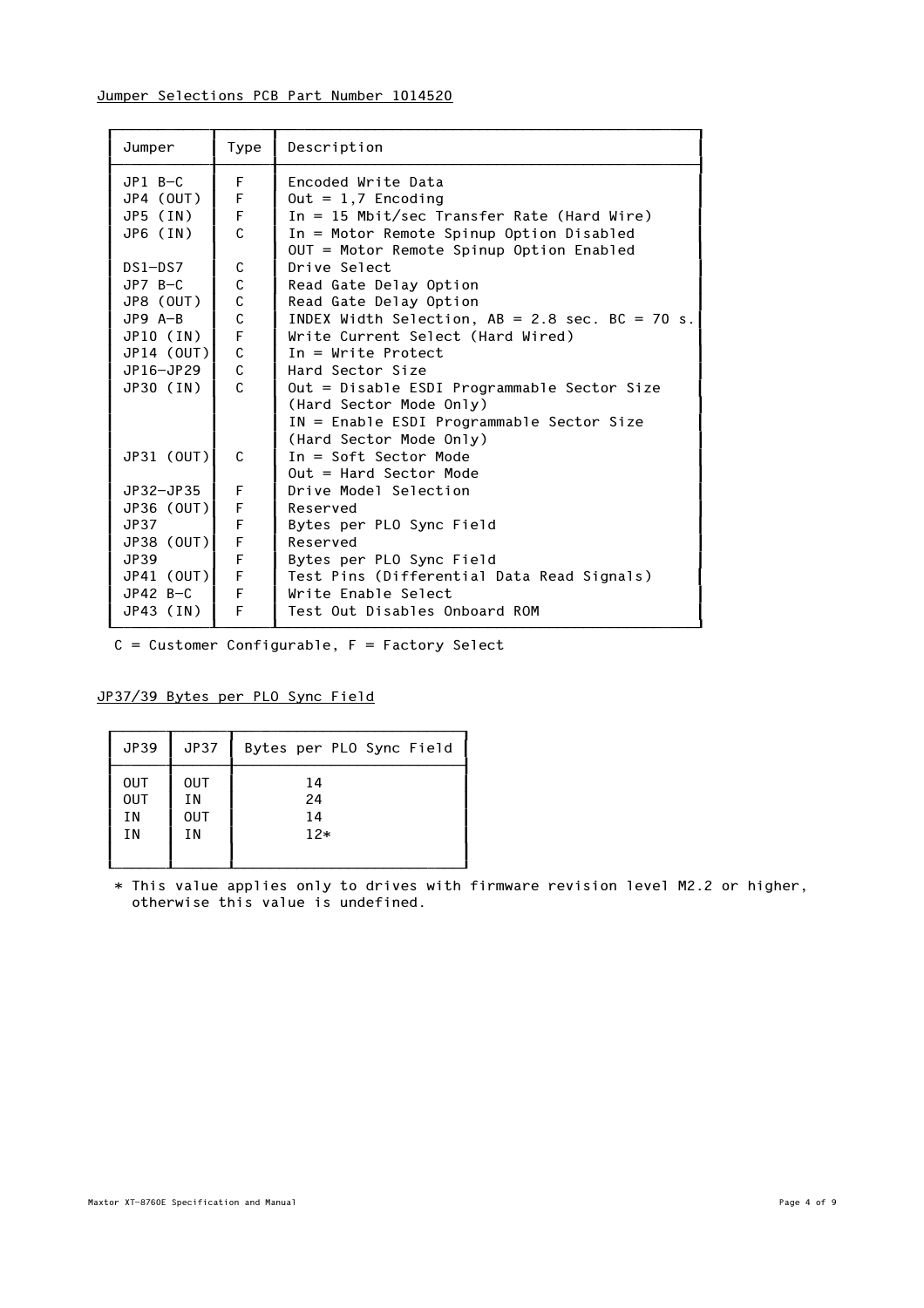## Read Gate Delay Jumpers

 Jumpers JP7 and JP8 have been provided to allow a specified delay to be set on the read gate received by the controller. As shipped by the factory, these jumpers are configured for zero delay. During application testing, Maxtor has found that many controllers require some delay. Maxtor recommends trying 533ns. There is no risk of data corruption, however RECORD NOT FOUND errors may occur in testing various settings.

| Nominal    |                 | JP8 |                 | JP7 |
|------------|-----------------|-----|-----------------|-----|
| Delay nsec | $A - B$ $B - C$ |     | $A - B$ $B - C$ |     |
|            | 0               | 0   | 0               | Ω   |
| 423        | S               | 0   | S               | 0   |
| 533        | 0               | S   | S               | 0   |
| 633        | S               | 0   | 0               | 0   |
| 933        | ი               | S   | 0               | 0   |
| 1233       |                 | ი   | S               | ი   |

 $0 =$  OPEN,  $S =$  SHORT

#### JP32-JP35 Model Selection Jumpers

 Jumpers JP32 through JP35 can be configured to set up to eight customer unique model numbers.

|             |            |            | Request Configuration, Vendor ID(3F00h) |                                                      |       |                      |       |  |
|-------------|------------|------------|-----------------------------------------|------------------------------------------------------|-------|----------------------|-------|--|
|             |            | Jumper     |                                         | Before the first                                     |       | After drive is ready |       |  |
| <b>JP35</b> | JP34       | JP33       | JP32                                    | start spindle<br>command is exe-<br>cuted $(5300h)*$ | 8380E | 8760E                | 8610E |  |
| ΙN          | ΙN         | ΙN         | <b>IN</b>                               | 0801h                                                | 0802h | 0801h                | 0806h |  |
| ΙN          | ΙN         | ΙN         | <b>OUT</b>                              | 0821h                                                | 0822h | 0821h                | 0826h |  |
| ΙN          | ΙN         | <b>OUT</b> | T N                                     | 0841h                                                | 0842h | 0841h                | 0846h |  |
| ΙN          | ΙN         | <b>OUT</b> | <b>OUT</b>                              | 0861h                                                | 0862h | 0861h                | 0866h |  |
| ΙN          | <b>OUT</b> | ΙN         | ΙN                                      | 0881h                                                | 0882h | 0881h                | 0886h |  |
| ΙN          | <b>OUT</b> | ΙN         | <b>OUT</b>                              | 08AIh                                                | 08A2h | 08A1h                | 08A6h |  |
| ΙN          | <b>OUT</b> | <b>OUT</b> | T N                                     | 08CIh                                                | 08C2h | 08C1h                | 08C6h |  |
| ΙN          | <b>OUT</b> | <b>OUT</b> | <b>OUT</b>                              | 08EIh                                                | 08E2h | 08E1h                | 08E6h |  |
| <b>OUT</b>  | ΙN         | ΙN         | ΙN                                      | 0802h                                                | 0802h | 0801h                | 0806h |  |
| <b>OUT</b>  | ΙN         | ΙN         | <b>OUT</b>                              | 0822h                                                | 0822h | 0821h                | 0826h |  |
| <b>OUT</b>  | ΙN         | <b>OUT</b> | T N                                     | 0842h                                                | 0842h | 0841h                | 0846h |  |
| <b>OUT</b>  | ΙN         | <b>OUT</b> | <b>OUT</b>                              | 0862h                                                | 0862h | 0861h                | 0866h |  |
| <b>OUT</b>  | <b>OUT</b> | ΙN         | ΙN                                      | 0882h                                                | 0882h | 0881h                | 0886h |  |
| <b>OUT</b>  | <b>OUT</b> | ΙN         | <b>OUT</b>                              | 08A2h                                                | 08A2h | 08A1h                | 08A6h |  |
| <b>OUT</b>  | <b>OUT</b> | <b>OUT</b> | ΙN                                      | 08C2h                                                | 08C2h | 08C1h                | 08C6h |  |
| <b>OUT</b>  | <b>OUT</b> | <b>OUT</b> | <b>OUT</b>                              | 08E2h                                                | 08E2h | 08E1h                | 08E6h |  |

 \* The information in this table assumes that JP6 is out; drive is in the remote spin mode. If JP6 is in, ignore this column. This table applies only to drives with firmware revision level M2.2 and higher.

## JP14 Write Protect Selection Jumper

 Jumper JP14 is the write protect jumper. When the jumper is present (installed), the drive is write protected and can only be read; no writing can take place. As shipped from the factory, jumper JP14 is removed.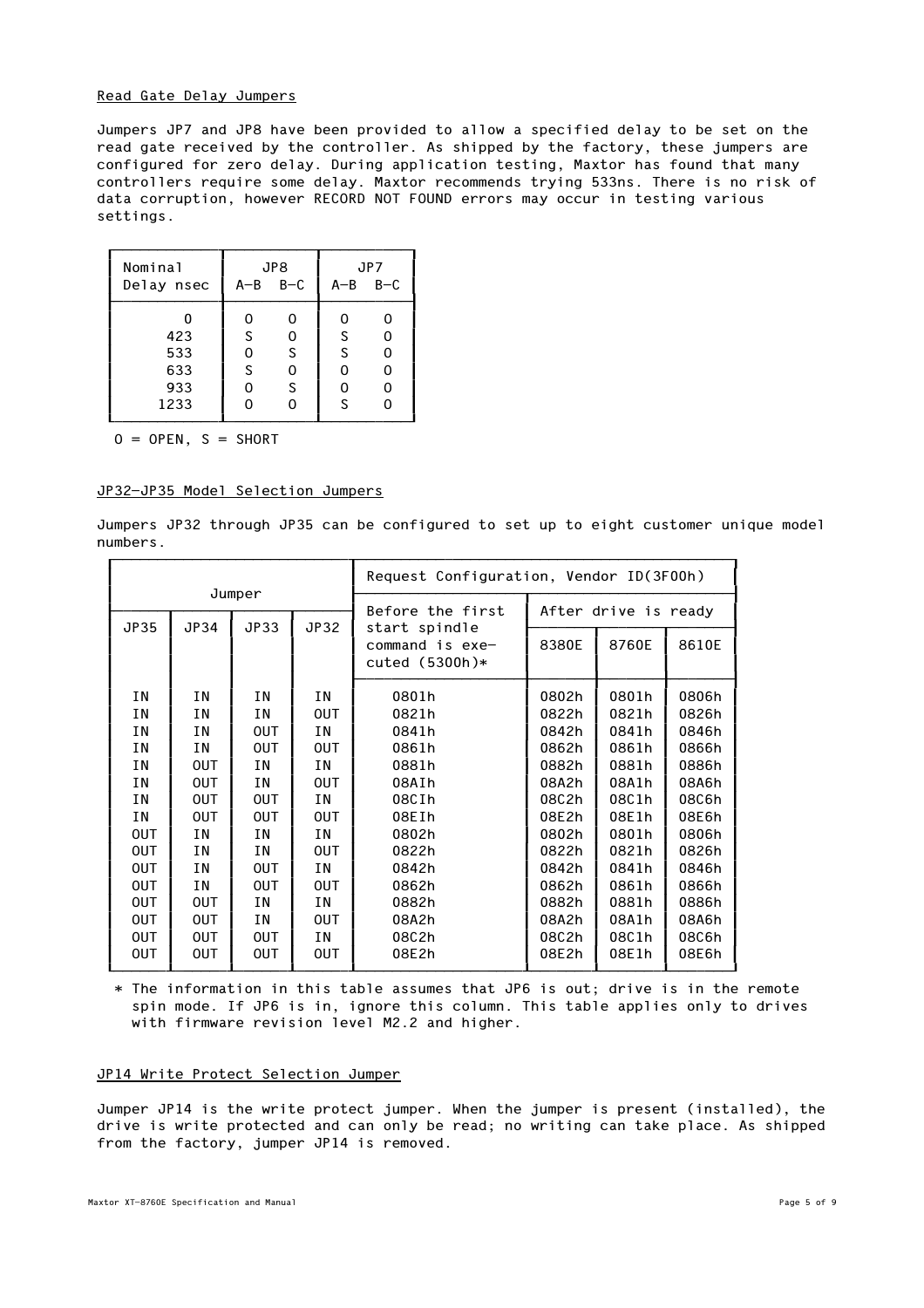## JP6 Sequential Spindle Motor Spinup Jumper

 The spindle motor spinup jumper allows a string of drives to be started sequentially by the controller. When the jumper is present (installed), the drive automatically spins up as soon as power is applied. If JP6 is removed, the drive is started by issuing the appropriate command from the controller. As shipped from the factory, jumper JP6 is installed.

## JP16-JP29 Hard Sector Configuration Jumper

 JP31 selects the mode of operation. When JP31 is installed, it configures the drive as a soft sector drive; when removed, it configures the drive as a hard sector drive.

 Jumper JP16 through JP29 allow the user to configure the drive's hard sector size. The sector size can range from a minimum of 123 to a maximum of 31,410 unformatted bytes per sector, with 1 byte granularity.

 The hard sector configuration jumpers are encoded in a binary fashion, with JP16 being the least significant byte and JP29 being the most significant byte. An installed jumper selects the binary value.

 Jumper JP30, if installed, enables setting the hard sector size over the ESDI. The drive must be in hard sector mode (i.e. JP31 removed).

| Jumper      | Binary Value<br>for each jumper* | 52SpT<br>604Byte | 53SpT<br>592Byte | 54SpT<br>581Byte |
|-------------|----------------------------------|------------------|------------------|------------------|
| JP16        |                                  | $\Omega$         | $\Omega$         | S                |
| JP17        | $\overline{c}$                   | 0                | 0                | 0                |
| JP18        | 4                                | S                | 0                | S                |
| JP19        | 8                                | S                | 0                | 0                |
| <b>JP20</b> | 16                               | S                | S                | 0                |
| JP21        | 32                               | 0                | 0                | 0                |
| <b>JP22</b> | 64                               | S                | S                | S                |
| <b>JP23</b> | 128                              | 0                | 0                | 0                |
| <b>JP24</b> | 256                              | 0                | 0                | 0                |
| <b>JP25</b> | 512                              | S                | S                | S                |
| JP26        | 1024                             | $\Omega$         | 0                | $\Omega$         |
| <b>JP27</b> | 2048                             | 0                | 0                | 0                |
| <b>JP28</b> | 4096                             | 0                | 0                | 0                |
| <b>JP29</b> | 8192                             | $\Omega$         | $\Omega$         | 0                |

 \*Used to Determine the Number of Unformatted Bytes/Sector  $0 =$  OPEN,  $S =$  SHORT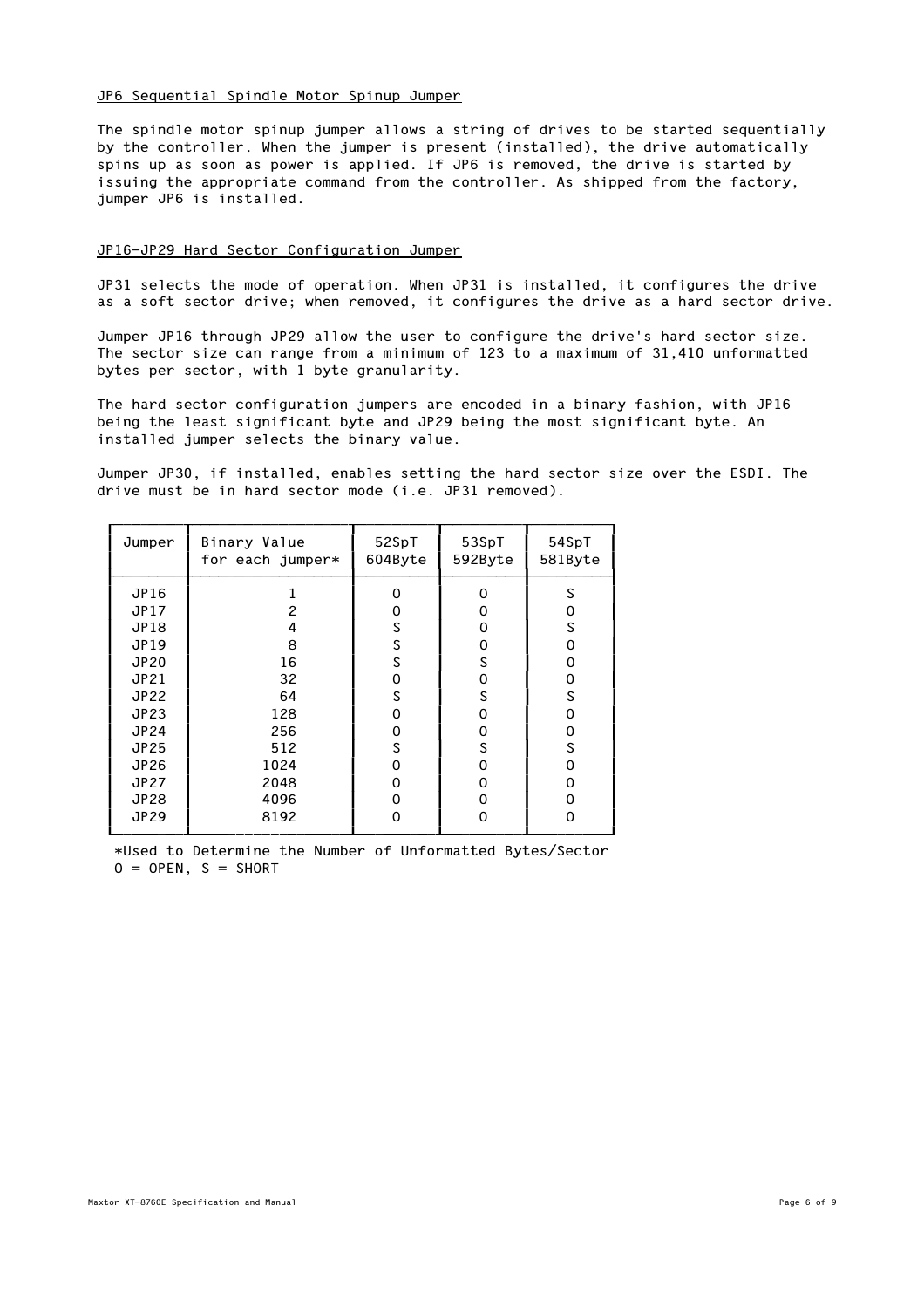Customer Configurable Default Settings

 Customer configuration default settings as shipped from the factory are identified for PCB 1015468 and PCB 1014520

| JP6.    | Installed            | Automatic Spinup as soon as power is applied        |
|---------|----------------------|-----------------------------------------------------|
| JP7     | $B-C$                | Read Gate Delay $=$ Ons                             |
| JP8     | Removed              | Read Gate Delay $=$ Ons                             |
| JP9.    | $A - B$              | 2 sec INDEX pulse                                   |
| DS1-DS7 | DS1                  | Drive Select 1                                      |
| JP14    | Removed              | Write Operation Allowed                             |
|         | JP16-JP29 JP18,JP19, | 604 Bytes/Sec = 52 Sec/Track                        |
|         | JP20, JP22,          |                                                     |
|         | JP25-installed       |                                                     |
| JP30    | Installed            | Enable ESDI Programmable Sector Size Over Interface |
| JP31    | Removed              | Hard Sector Mode                                    |
| JP37    | Removed              | 14 Byte PLO Sync Field                              |
|         |                      |                                                     |

This table applies only to drives with firmware rev. levels below M2.2.

#### Notes on Installation

## Installation direction



The drive will operate in all axis (6 directions).

## Mounting

 The XT-8000E may be mounted in any orientation. In any final mounting configuration, ensure that the operation of the three shock mounts which, isolate the base casting from the frame is not restricted.

 Certain switching power supplies may emanate electrical noise, which can degrade the specified read error rate. For best results, orient the drive so that the PCB assembly is not adjacent to these noise sources.

#### Mounting Holes

 Eight mounting holes, four on the bottom and two on each side, are provided for mounting the drive into an enclosure. The size and location of these holes are identical to industry standard floppy drives.

 Caution: The casting is very close to the frame mounting holes in some locations. Mounting screws lengths must be chosen such that no more than 0.125 inch of the screw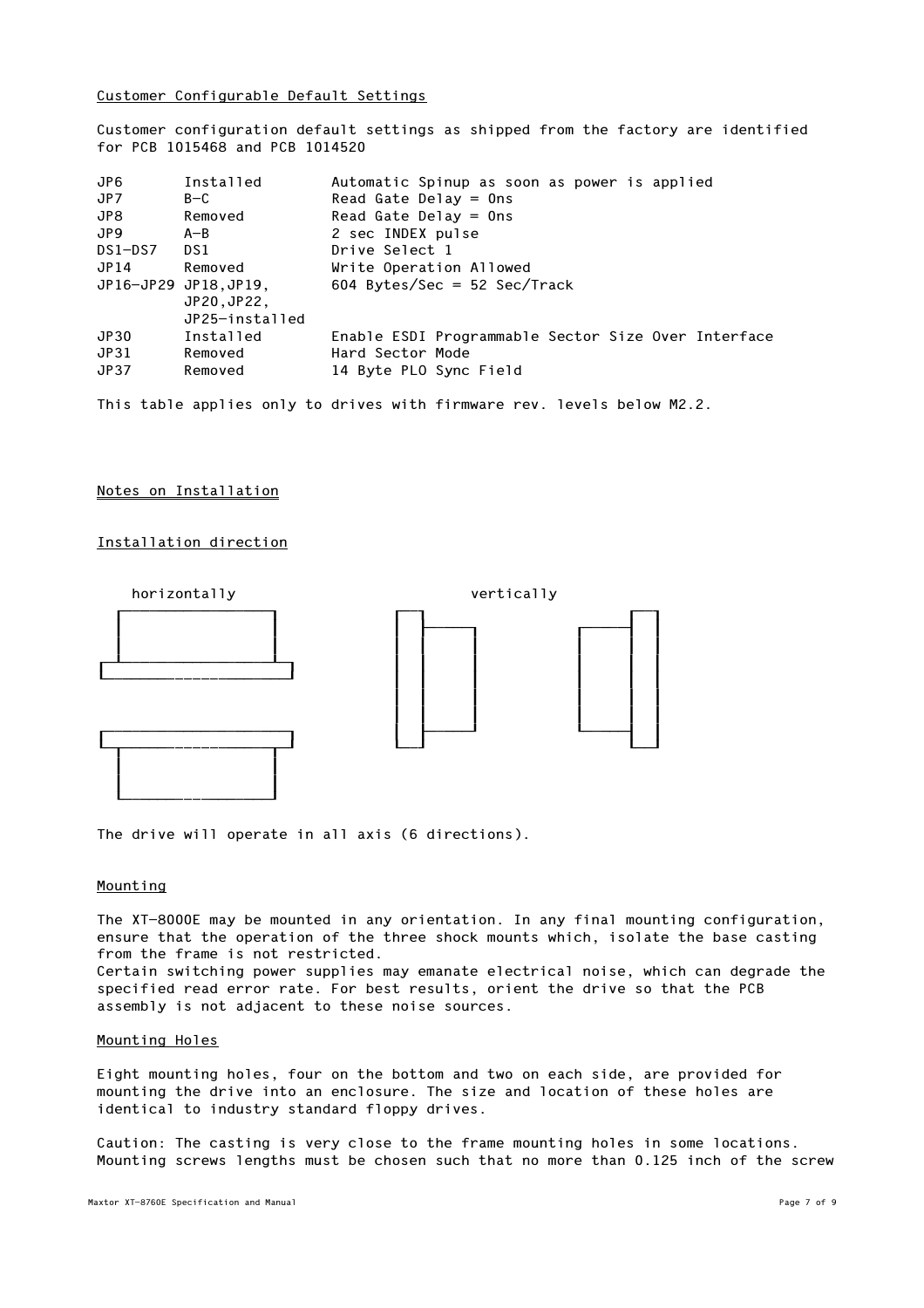is available to enter the frame mounting hole. The torque applied to the mounting screws must be between 9 and 12 inch pounds.

## Installation Requirements

 The XT-8000E must operate in a temperature range between 50\*F and 122\*F (10\*C and 50\*C). The drive should be installed in applications where temperature extremes outside of this range are avoided.

 To maintain proper operating temperature, the XT-8000E must be mounted in such a way as to ensure adequate airflow.

 Caution: These requirements must be met to ensure proper functioning of the drive. If they are not met, data loss and/or permanent damage to the drive will result.

### J1/P1 Connector

 Connection to J1 is via a 34-pin OCB edge connector. The pins are numbered 1 through 34 with the even pins located on the component side of the PCB. Pin 2 is located on the end of the PCB connector closet to the DC power connector J3/P3. A key slot is provided between pins 4 and 6. The recommended mating connector for P1 is AMP ribbon connector, P/N 88373-3.

#### J2/P2 Connector

 Connection to J2 is via a 20-pin PCB edge connector. The pins are numbered 1 through 20 with the even pins located on the component side of the PCB. The recommended mating connector for P2 is AMP ribbon connector, P/N 88373-6. A key slot is provided between pins 4 and 6.

### J3/P3 Connector

 The DC power connector, (J3), is a 4-pin AMP MATE-N-LOCK connector, P/N 350543-1 mounted on the solder side of the PCB. The recommended mating connector (P3) is AMP P/N 1-480424-0 using AMP pins P/N 350078-4 (strip) or P/N 61173-4 (loose piece).

### J4/P4 Frame Ground Connector

 The frame ground connector is a Faston type connector, AMP P/N 61761-2. The recommended mating connector is AMP P/N 62187-1. If wire is used, the hole in J4 will accommodate a maximum wire size of 18 AWG. Normally, this connector is not used.

#### J6/P6 Auxiliary Connector

 The auxiliary connector is a Berg 68451-121, 10 pin connector. The mating connector is a 3M 3473-6010 connector.

#### Removable Faceplate

 The faceplate may be removed in installations where it is not required. Remove the two e-clips and unplug the LED cable from the PCB.